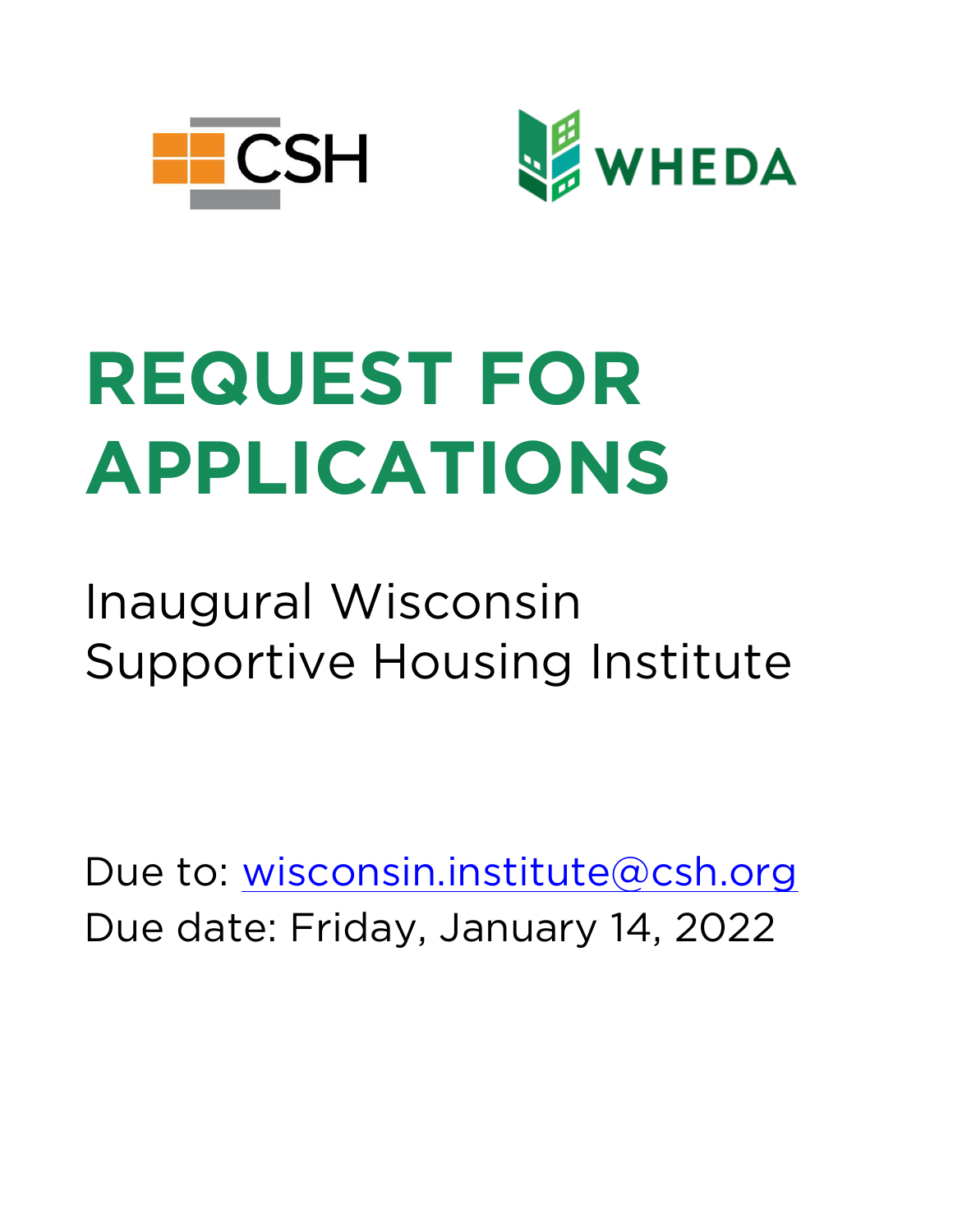The Corporation for Supportive Housing (CSH) and the Wisconsin Housing and Economic Development Authority (WHEDA) are excited to announce their first-ever Wisconsin Supportive Housing Institute ("The Institute"). The Institute will focus on developing deeply affordable housing with support services (supportive housing) for those residents in Wisconsin communities with the highest needs who are also experiencing homelessness. The Institute will help supportive housing partners learn how to navigate the often-complex process of developing housing with supportive services to prevent and end homelessness. Participation in the Institute is expected to increase supportive housing development in communities across Wisconsin by training teams on ways to reduce the time it takes to obtain funding for supportive housing by improving the planning and development process.

The Institute will provide four to seven new and experienced development teams from across the state with over 80 hours of targeted training and technical assistance. Teams will be made up of a developer, a supportive service provider and a property management partner. In addition, industry experts, including staff from WHEDA, will provide insight on property management, financing and building design.

#### The Institute is made possible by the Wisconsin Housing and Economic Development Authority (WHEDA)

## ABOUT CSH

CSH has been the national leader in supportive housing for over 25 years. CSH has worked in 47 states to help create stable, permanent homes for individuals and families. This housing has transformed the lives of over 200,000 people who once lived in abject poverty, on our streets or in institutions. A nonprofit Community Development Financial Institution (CDFI), CSH has earned a reputation as a highly effective, financially stable organization with strong partnerships across government, community organizations, foundations, and financial institutions. Our loans and grants totaling over \$600 MM have been instrumental in developing supportive housing in every corner of the country. Through its resources and knowledge, CSH is advancing innovative solutions that use housing as a platform for services to improve lives, maximize public resources, build healthy communities and break the cycle of intergenerational poverty. Visit us at csh.org to learn more.

## ABOUT WHEDA

For more than 48 years, the Wisconsin Housing and Economic Development Authority (WHEDA) has worked to provide low-cost financing for housing and small business development in Wisconsin. WHEDA is a public body corporate and politic governed by Chapter 234 of the Wisconsin Statutes. The Authority is governed by a twelve-member Board of Members. The Authority's Executive Director/Chief Executive Officer is appointed by the Governor. The Authority offers financial products and services to Wisconsin citizens, housing developers, business owners and farmers for affordable housing and economic development opportunities.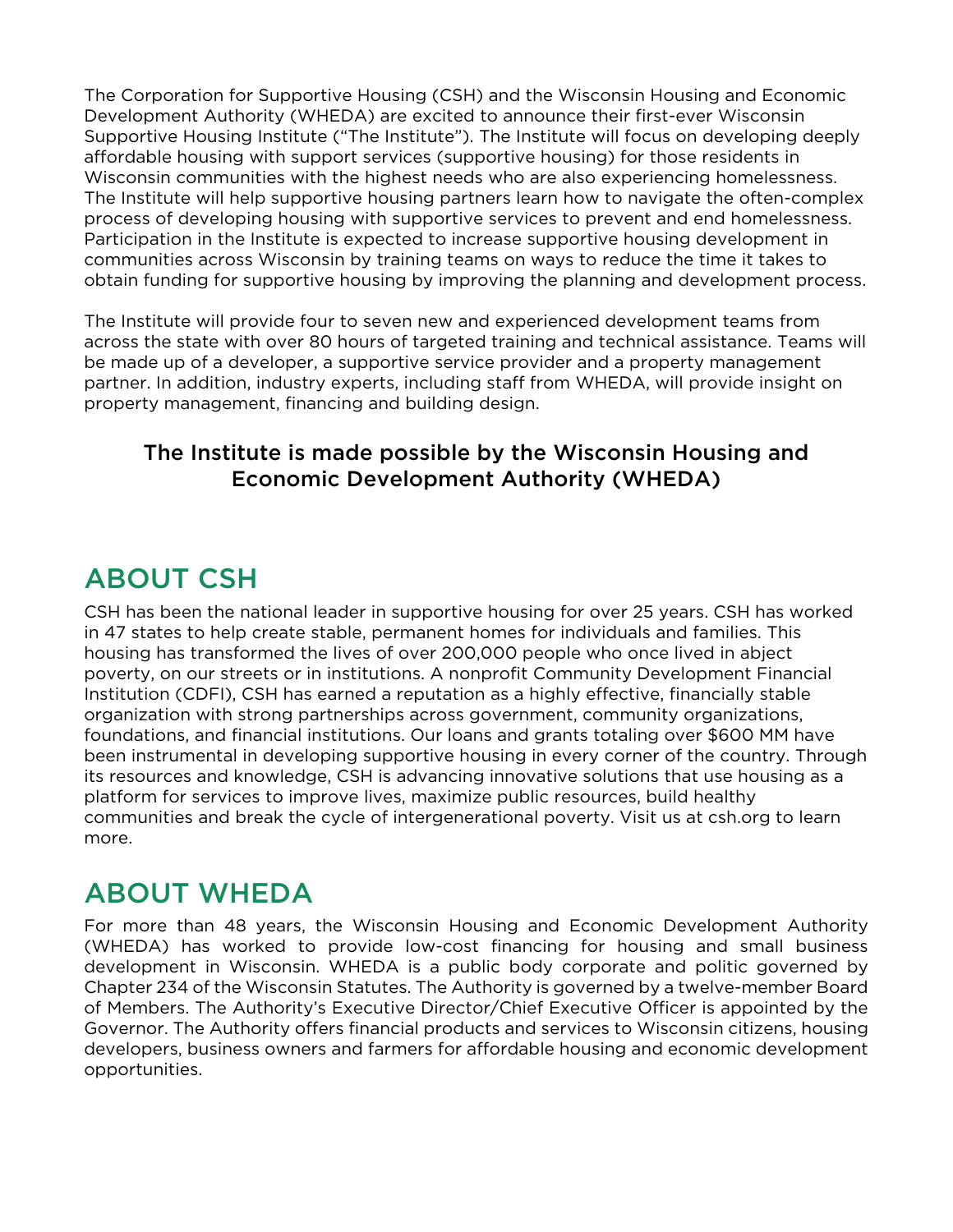As of June 30, 2020, the Authority had 155 employees, an operating budget of \$24.6 million, and \$3.2 billion in assets. Revenues to finance its operating and capital budgets are derived primarily from interest earnings on loans, investments of assets, and administrative fees. WHEDA is a self-supporting public corporation that receives no tax dollars for its operations. For more information about the Authority, including the Authority's 2019 audited financial statements please visit www.wheda.com.

## INSTITUTE OVERVIEW

Upon completion, participants in the Institute will have:

- A detailed, individualized supportive housing plan that includes supportive service and delivery strategies that can be used to apply for funding from multiple sources;
- Greater knowledge of how to put together a competitive application for WHEDA's Affordable Housing Tax Credit Program. In the Supportive Housing Set-Aside in their most recent Qualified Allocation Plan, WHEDA reduced the threshold from 50% of the units designated as supportive to 25%, thereby making it possible for more projects to qualify;
- An increased understanding of WHEDA financing overall as well as other funding sources designed to increase the supply of supportive housing projects;
- The opportunity to apply for early pre-development financing through CSH to use on supportive housing projects planned through the Institute;
- Improved skills to operate existing supportive housing, develop new projects serving people who experience multiple barriers to housing and assist new residents as they transition to coexisting with others under the same roof;
- A strong, effective development, property management and service team that leverages the strengths of each team member and has clearly defined roles and responsibilities;
- A powerful network of peers and experts to assist in project development and to trouble-shoot problems; and,
- Post-Institute technical assistance from CSH.

## DELIVERABLES

In the course of the Institute, teams will work to develop individual supportive housing project plans. The expected team deliverables include:

- Project concept, including site selection and minimum development design characteristics;
- Memorandum of Understanding among members of the supportive housing development team, outlining the roles and responsibilities of each partner;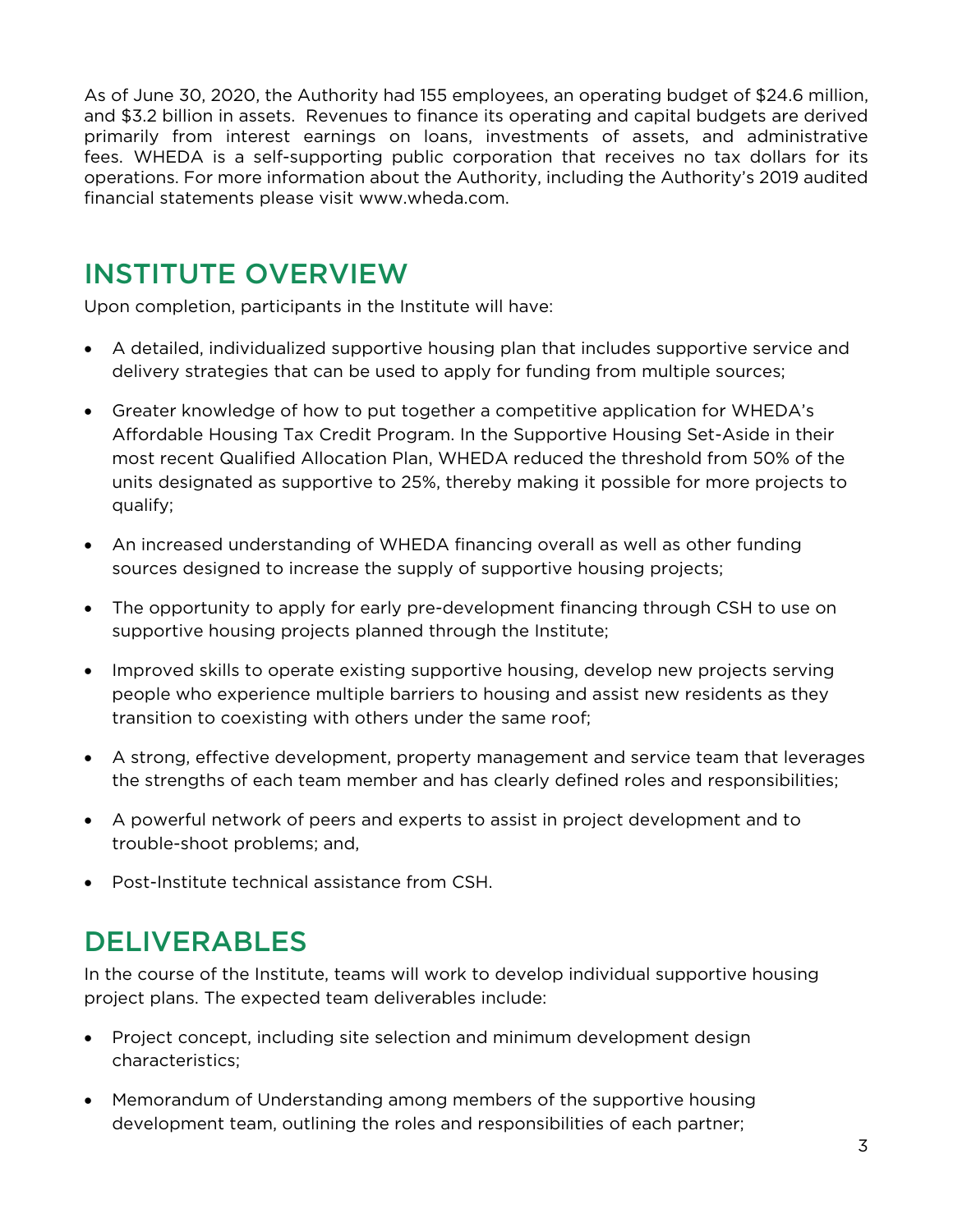- Team Vision and Mission Statement;
- Community Support Plan;
- Supportive Service Plan;
- Tenant Selection Plan;
- Tenant Leadership Plan;
- Property Management Plan;
- Operating Policies and Protocols Between Services Provider and Property Manager; and
- Preliminary Project Proposal and Budgets.

## **SCHEDULE**

The Institute will be delivered in a hybrid model with most of the trainings delivered virtually with some in-person sessions. The schedule is listed below:

#### February 2022:

- Virtual Sessions: from 9am to 1:30pm CST each day
	- o 2/23: Intro to Supportive Housing and Institute
	- o 2/24: Project Concept
	- o 2/25: Roles and Partnerships

#### March 2022:

- Virtual Sessions: from 9am to 1:30pm CST each day
	- o 3/16: Project Design
	- o 3/17: Services Planning
- In Person: Milwaukee Site Visit and In-Person Meeting: 3/21

#### April 2022:

- Virtual Sessions: from 9am to 1:30pm CST each day
	- o 4/13: Supportive Housing Budgets
	- o 4/14: Services and Operating Budgets
	- o 4/15: Capital Budgets

#### May 2022:

- Virtual Sessions: from 9am to 1:30pm CST each day
	- o 5/18: Property Management
	- o 5/19: Fair Housing
	- o 5/20: First Year, Endorsement and Presentation Prep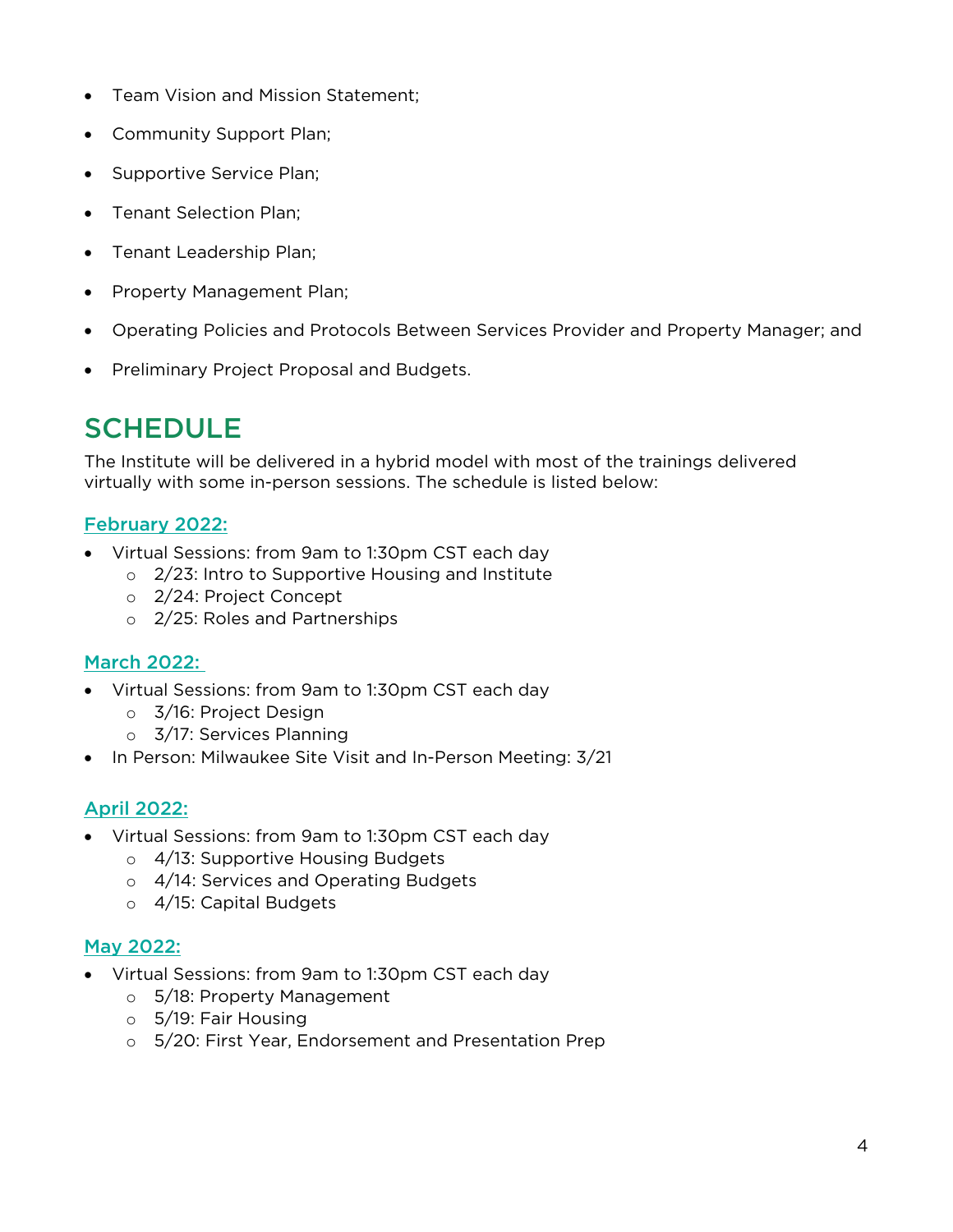#### June 2022:

- In-Person in Madison
	- o 6/22: In-Person Meetings with Teams and Presentation Prep. Institute Dinner.
	- $\circ$  6/23: Institute Finale Presentations (start first thing in morning so team can drive home in afternoon)

## ELIGIBILITY & SELECTION

## Eligible Teams

#### Team Structure

- Teams are invited to bring up to five members to each Institute session.
- Eligible teams must include, at a minimum, a developer partner, a supportive service provider partner, and a property management partner. Teams will also include an owner partner if they're not represented in the three other partners. Teams are also encouraged to incorporate the feedback and experience of current or prospective supportive housing residents into their project. This could be either through direct participation in the team by a staff member of one of the partners who has lived experience or through focus groups or other already existing groups of tenants/community members.
- Each team will designate a team leader who may be the developer, service provider, property management or owner partner. Additional team members may include, but are not limited to, consultants and/or award administrators, local city development staff, local housing authority staff or Continuum of Care representatives.
- Developer, property manager and supportive service provider entities may be listed on multiple proposals, however, a separate dedicated staff member of equivalent position within the organization must be listed as the lead for each separate proposal.

#### Attendance requirements

- To be eligible for the Institute, all team members must be able to commit to attending ALL training sessions and the site event offered and commit to taking the project concept from idea to completion with the goal of having supportive housing units placed in service.
- It is critical to the success of each team that key senior management staff members consistently participate in all sessions and the site events.
- The Institute will take place over five months and consist of 13 training days, one site event and an in-person finale.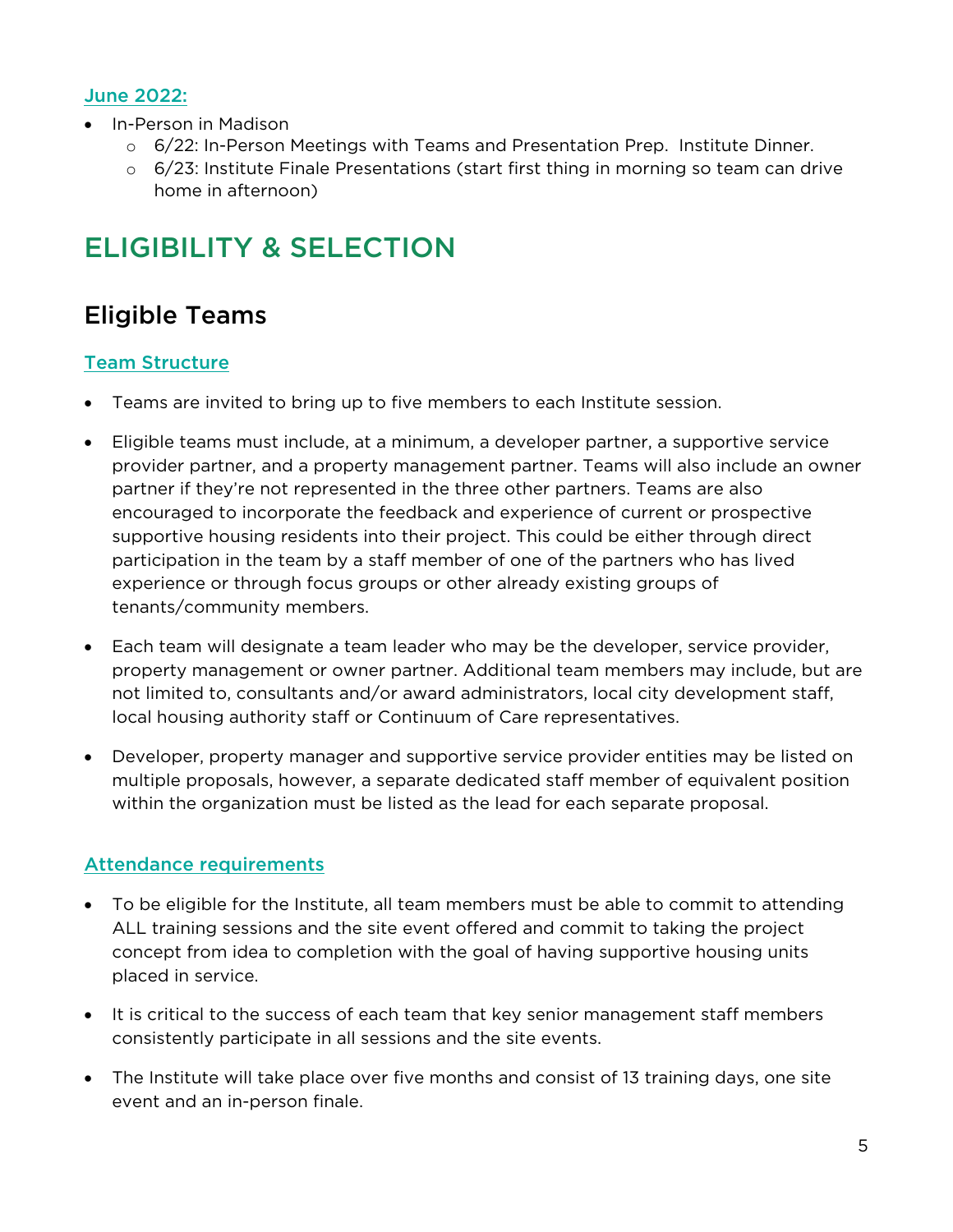## ELIGIBLE SUPPORTIVE HOUSING PROJECTS

100% Supportive Housing and Integrated Supportive Housing (mix of affordable and supportive housing units in one project) developments are eligible to apply for the 2022 Institute. For Integrated Supportive Housing Developments, there must be a minimum of 15- 25% of units that are supportive housing. Some federal and state funding sources require affordable housing units to be set aside for affordability for a specific number of years (AKA, "compliance period"), such as 30 years for federal Housing Tax Credits awarded by WHEDA.

For each development the following requirements will apply:

- Housing is permanent and affordable;
- Tenants hold leases and acceptance of services is not a condition of occupancy. Leases must be held at least one year;
- Housing is based on the Housing First model which includes eviction prevention and harm reduction strategies;
- Comprehensive case management services are accessible by tenants where they live and, in a manner, designed to maximize tenant stability and self-sufficiency;
- The supportive housing development must target supportive housing units to individuals and/or families who meet the HUD definition of Chronic Homelessness.
- The supportive housing development must design tenant screening in a manner that ensures tenants are not screened out for having too little or no income, active or a history of substance use, a criminal record (with exceptions for funding mandated restrictions), or a history of victimization (e.g. domestic violence, sexual assault or abuse); and
- The development must use the Coordinated Entry System through their local Continuum of Care (CoC) to fill units and to report through the Homeless Management Information System (HMIS).

Proposals to develop emergency shelters, transitional housing, or shared housing such as group homes or shared apartments, will NOT be considered.

## Target Populations

The Supportive Housing Institute is being offered to address homelessness in Wisconsin therefore the targeted population for supportive housing are individuals and/or families who are chronically homeless, including youth ages 18-24 and veterans. We encourage teams to reach out to your Continuum of Care to discuss populations most in need of housing in your community.

During the Institute process, CSH will work with each team to finalize their Tenant Selection Plans and ensure alignment with eligibility for federal, state and local programs providing funding for capital, services, and rental assistance.